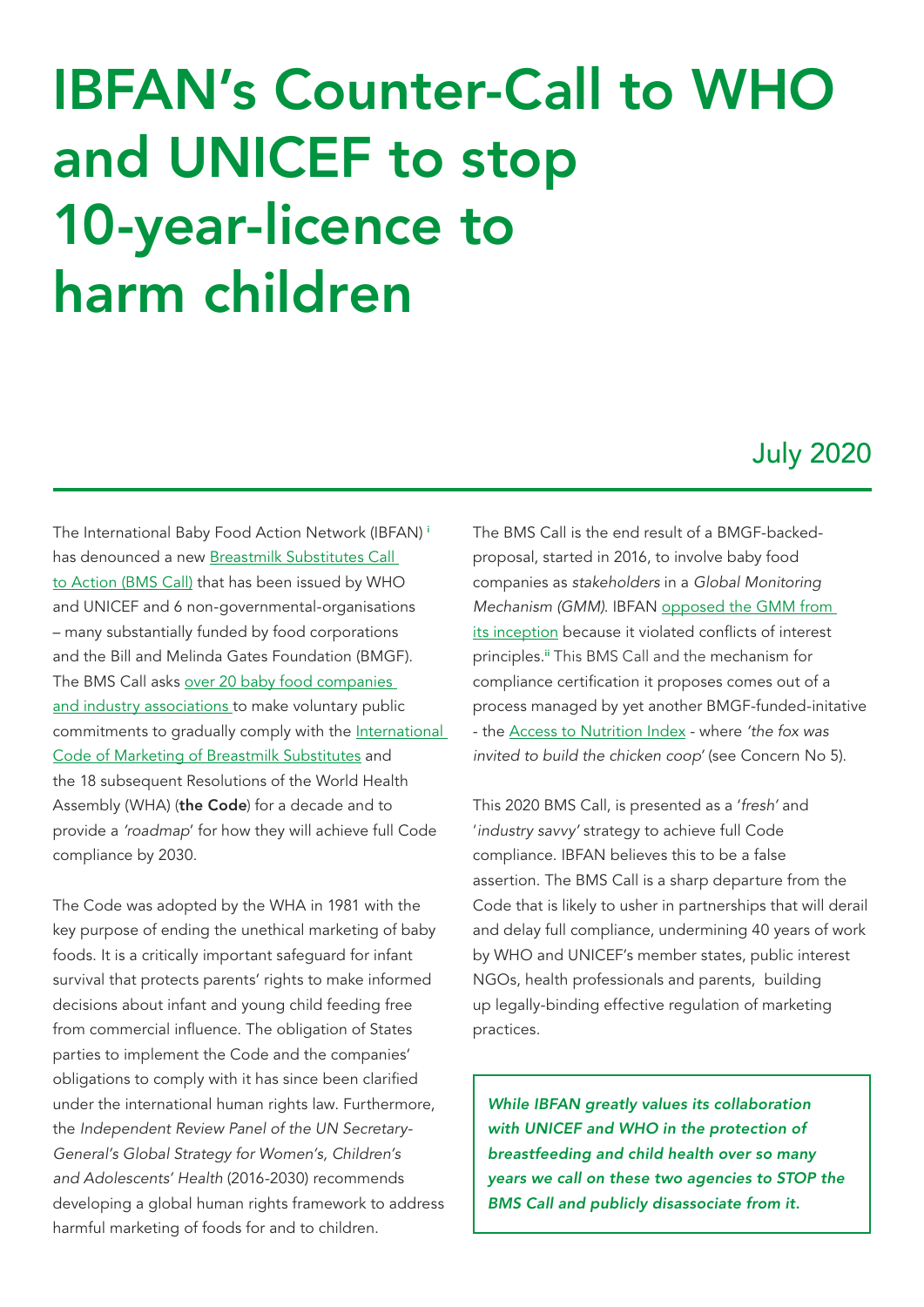### <span id="page-1-0"></span>IBFAN's main concerns about the BMS Call to Action:

It conflicts with WHA Resolutions, gives companies a 10-year-license to harm children and undermines the human rights approach to health, adequate food and nutrition. The BMS Call asks companies to publicly commit to full compliance with the Code and WHA Resolutions in all countries. However, for the last 40 years, Nestlé [and other](https://www.nestle.com/ask-nestle/health-nutrition/answers/who-code)  [companies have regularly claimed to be](https://www.nestle.com/ask-nestle/health-nutrition/answers/who-code) Code [compliant,](https://www.nestle.com/ask-nestle/health-nutrition/answers/who-code) while deliberately ignoring the resolutions and, unless forbidden by law, limiting their actions to a few products and activities in *'high risk'* countries. The fact that the BMS Call allows companies 10 years to achieve full compliance means that nothing substantial can be monitored for many years and the companies can continue to expand their markets, violate children's rights and put children at risk of commerciogenic illhealth and deaths. The notion that companies should be allowed to phase compliance as they wish conflicts with decisions taken by Member States at the WHA – the world's highest health policy setting body. The WHA has never authorised delays on ending [harmful marketing](https://www.who.int/news-room/detail/27-05-2020-countries-failing-to-stop-harmful-marketing-of-breast-milk-substitutes-warn-who-and-unicef)  [that threatens child survival.](https://www.who.int/news-room/detail/27-05-2020-countries-failing-to-stop-harmful-marketing-of-breast-milk-substitutes-warn-who-and-unicef) 1

The BMS Call gives credibility to weak The BMS Call gives credibility to weak<br>voluntary commitments that, unlike legislation, can be '*here today and gone tomorrow'.* Until the end of 2021 the 'roadmaps' need focus only on milks for infants 0-12 months. The fast-growing market of sweetened, additive-laden milks targeting babies 12-36 months that are deceptively cross-branded with infant formula must wait until 2030 – conveniently for the companies – long after the [Codex global standard](http://www.babymilkaction.org/archives/24252) on these products is finalised. These formulas for older babies have been fueling the obesity epidemic, [adding](http://www.babymilkaction.org/monitoring-global)  to [the environmental burden](http://www.babymilkaction.org/monitoring-global) and are condemned as unnecessary by the WHA and public health community. Bottles, teats and baby foods are not mentioned. Cleverly written industry commitments will confuse matters and hand companies a commercially valuable public relations opportunity. If challenged about violations, a company could claim that it is *'on the road'* to full compliance – with the blessing of WHO – so must be considered a worthy partner in public health

planning and possibly deserving of a reprieve from fines or other legal penalties under national law.

The BMS Call disregards safeguards to protect public health policy spaces from conflicts of interest, promoting instead commercial lobbying, inappropriate partnerships and commercial 'education': Companies are asked to support the adoption of *Code-aligned* legislation, with no definition of what this term means. '*Codealigned*' can mean *'formatted vertically to improve readability'* whereas *'Code-compliant'* means *'meeting or in accordance with rules or standard'*. Terminology matters, especially when it comes to the drafting of laws. Corporate lobbying is invariably behind the scenes – hidden and powerful – and for over 40 years, the baby food industry has subverted, undermined and interfered with policy making.<sup>[iii](#page-3-0)</sup> [iv](#page-3-0) It is not credible that companies will now, voluntarily, urge governments to fetter a highly profitable aspect of their business – unless there is a pay-off. The potential for partnerships with governments could be enough to prompt a cleverly written 10-year promise. This BMS Call undermines previous repeated calls of [WHO,](https://www.who.int/publications/i/item/9789240006010) [UNICEF](https://www.nutritioncluster.net/Resources_Financial_In-kind_contributions_Food_Beverage_companies) and the WHA that funding and involvement of the baby food industry in infant and young child feeding policy development and programme delivery is an unacceptable conflict of interest – whether they violate the Code or not. B[ackground m](http://www.babymilkaction.org/wp-content/uploads/2020/07/CTA-Internal-Webinar-PPT-6.22.20-compressed.pdf)aterials and Q9 of the O&A explain why companies need the Call and [the extra 10 years](http://www.babymilkaction.org/wp-content/uploads/2020/06/Screenshot-2020-07-14-19.36.06.png) and outline the [advantages if they](http://www.babymilkaction.org/wp-content/uploads/2020/06/2-The-Need.png)  [respond positively](http://www.babymilkaction.org/wp-content/uploads/2020/06/2-The-Need.png): *'stronger consumer trust and loyalty'*, eligibility for *'partnerships'* and involvement in nutrition initiatives and *'consumer education'*. [v](#page-3-0) 3

The COVID-19 pandemic presents added

risks. Not surprisingly, baby food companies have been [exploiting the pandemic,](http://babymilkaction.org/archives/24341) donating formulas and baby foods, setting up 'advice' forums, offering training (thinly disguised product promotion) to medical students and presenting themselves as trusted partners. Governments are now under acute financial pressure and more vulnerable than ever to offers of 'assistance' from the baby food industry. 4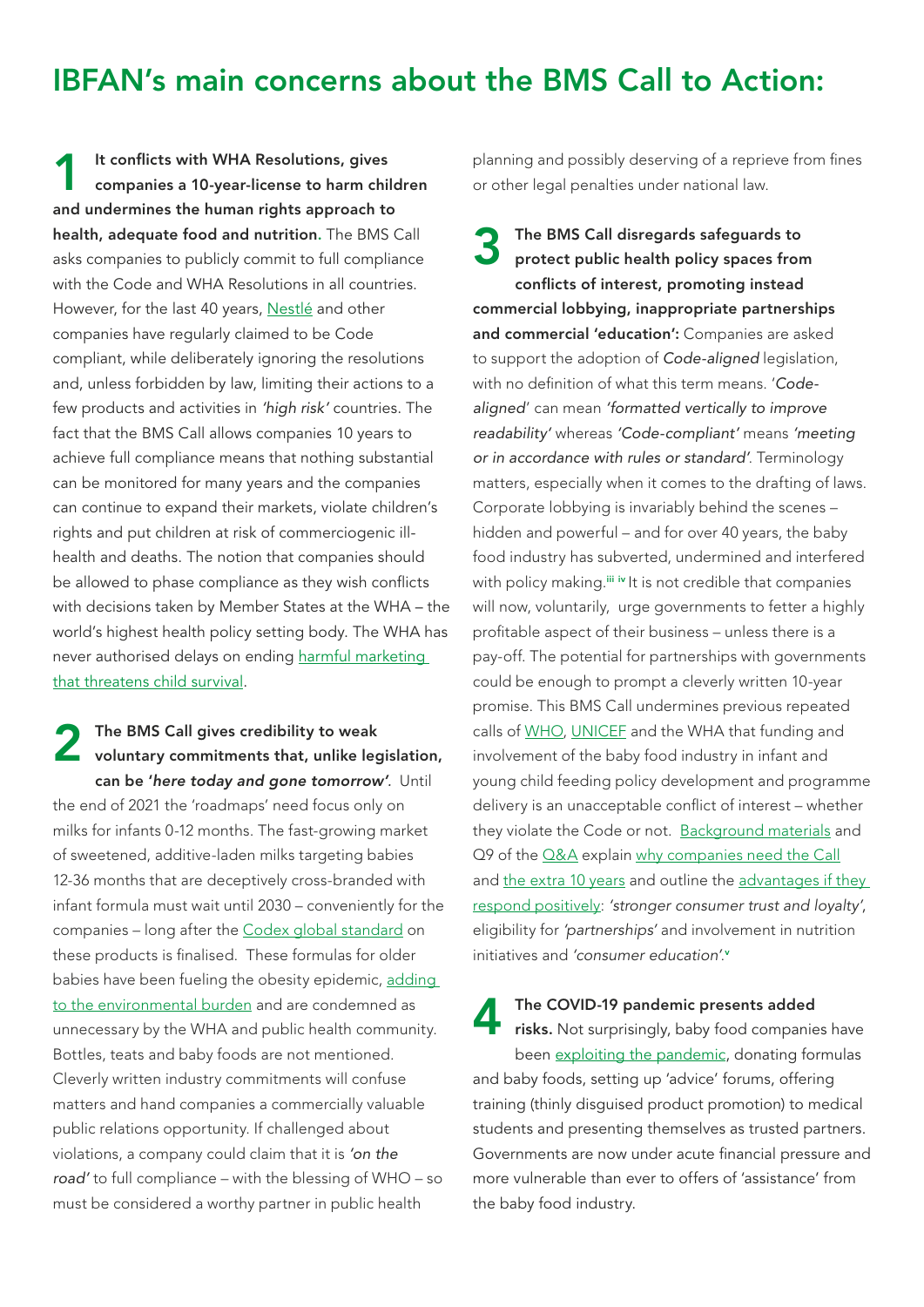<span id="page-2-0"></span>The BMS Call promotes the commercially influenced BMGF-Funded [Access to Nutrition](https://the-nwgn.org/about-us/accesstonutritionfoundation/)  [Foundation](https://the-nwgn.org/about-us/accesstonutritionfoundation/) (ATNF) and its [Access to Nutrition Initiative](https://accesstonutrition.org/) and Index (ATNI). These initiatives were designed from the outset to whitewash company promotional activities and encourage investments. ATNI claims to be *'independent from the companies it assesses'* yet it works closely with them on the methodology and presentation of its results as they [described in June](https://accesstonutrition.org/news/methodology-for-the-global-index-2021-now-online/)  [2020](https://accesstonutrition.org/news/methodology-for-the-global-index-2021-now-online/): *"Like with all ATNI's work, extensive stakeholder consultations were carried out to help guide our methodology. This was done to ensure the perspectives and expertise of companies, CSOs, investors and ATNI's expert group were integrated into this rigorous and comprehensive methodology."* Such collaboration is in direct conflict with [WHA Resolution 49.15](https://www.who.int/nutrition/topics/WHA49.15_iycn_en.pdf?ua=1) that calls for monitoring to be *"…carried out in a transparent, independent manner, free from commercial influence."* ATNI's monitoring has inevitably revealed a high level 5

IBFAN values its collaboration with UNICEF and WHO. Strong UN agencies focused on advancing human rights and people's interests are needed now, more than ever, to guide country responses on the host of global threats that children face – not least climate change, new viruses, anti-microbial resistance and harmful marketing. The best tried-and-tested way to protect children from such marketing is to help governments adopt effective legislation. [viii,,ix](#page-3-0).

Ironically this is also the conclusion of the BMGFfunded paper in 2015 on the impact of marketing on breastfeeding practices. The authors compared the positive impact India's strong law and monitoring system has had on breastfeeding rates and the much lower breastfeeding rates in China where such controls are missing: *"Adoption of stricter regulatory frameworks coupled with independent, quantitative monitoring and* 

of violations over the years – none of the companies are Code compliant and all score poorly – but its criteria are weak and monitoring is not continual like IBFAN's which is able to, for example, [quickly expose and curb](http://www.babymilkaction.org/archives/24341)\_the [exploitation of Covid-19.](http://www.babymilkaction.org/archives/24341) Nestlé and Danone use ATNI's flattering analyses repeatedly in their claims of Code compliance.[vi](#page-3-0)

Baby food companies such as [Nestlé](https://www.nestle.com/ask-nestle/health-nutrition/answers/who-code) falsely claim that the Code is only directed at governments. [vii](#page-3-0) Since 1981 [Article 11.3 of the](https://www.who.int/nutrition/netcode/resolutions/en/)  [Code](https://www.who.int/nutrition/netcode/resolutions/en/) has called on manufacturers and distributors to ensure that *'independently of any other measures taken for implementation'* they should monitor their marketing practices according to the principles and aims of the Code and *'ensure that their conduct at every level conforms to them.'* Similar calls were made in [Para 2 of](https://www.who.int/nutrition/topics/WHA63.23_iycn_en.pdf?ua=1)  [WHA 63.23](https://www.who.int/nutrition/topics/WHA63.23_iycn_en.pdf?ua=1) in 2010 and in [Para 3 of WHA 69.9](https://apps.who.int/gb/ebwha/pdf_files/WHA69/A69_R9-en.pdf?ua=1&ua=1) in 2016. 6

*compliance enforcement are needed to counter the impacts of formula marketing globally."* [x](#page-3-0)

*"Harmful marketing will not stop until every country has strong laws that are independently monitored and enforced. We fear this BMS Call will give corporations the PR cover they need to gain access to policy setting. 40 years is more than enough time and it is naive to believe that they will suddenly change voluntarily now."*

Dr JP Dadhich, Co-Chair, IBFAN's Global Council

IBFAN's appeal to UNICEF and WHO echos the words of Peter Utting, formerly of the UN Research Institute for Social Development (UNRISD): *"You have a choice. You can either be a party to corporate strategies of reputation management or an ally of the global corporate accountability movement ..."* [xi](#page-3-0)

IBFAN calls on WHO and UNICEF to publicly distance themselves from the BMS Call because it departs sharply from decisions made at the WHA – the world's highest health policy setting body. These decisions should be guiding WHO in its actions. Member States, public interest NGOs and the public health community have reason to be concerned and are invited to join IBFAN's call.